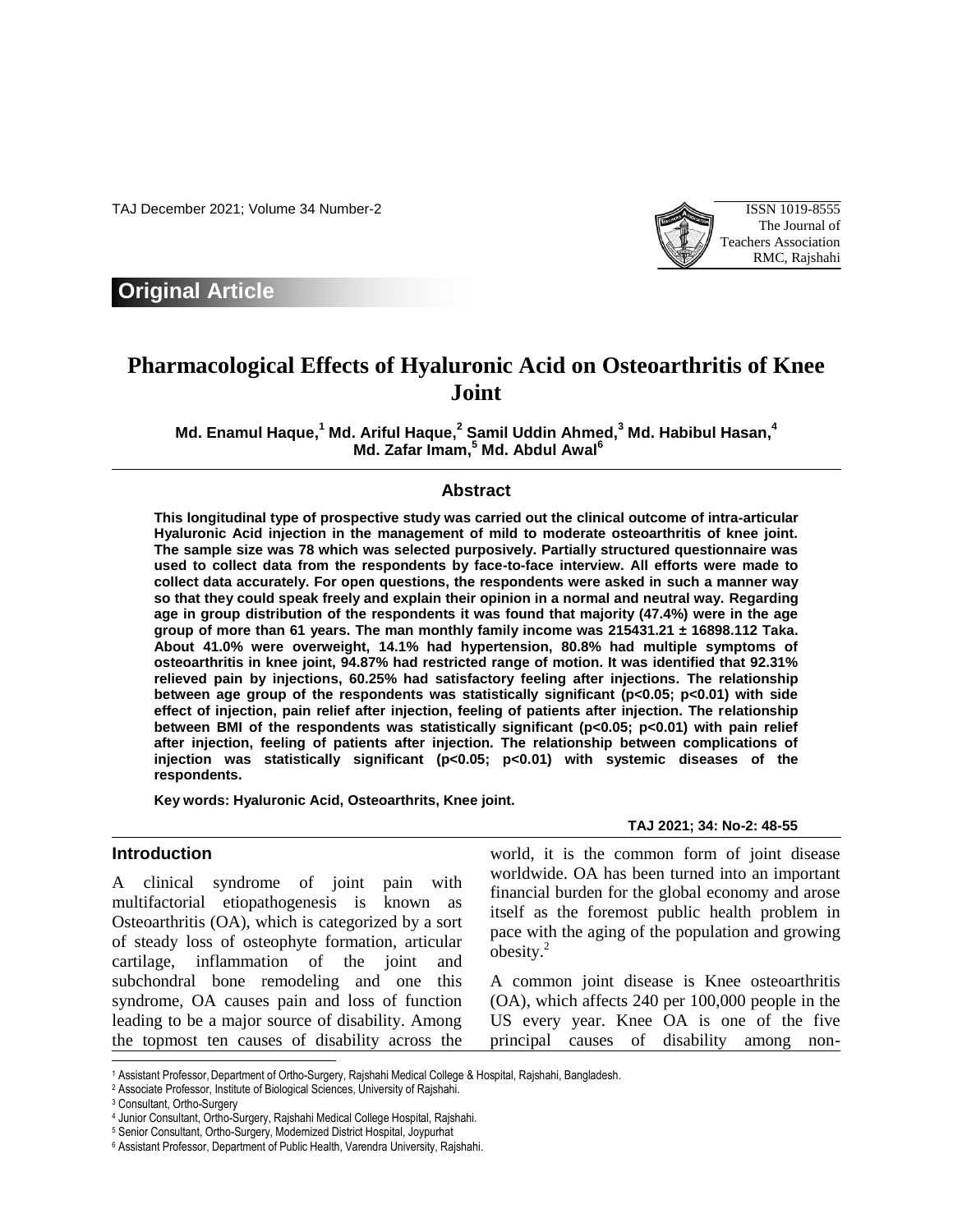institutionalized adults because of its affecting on the quality of the individual's life. Due to absence from work and for early retirement, it bears a major socioeconomic impact, whereas about 40% of adults with knee OA state their health to be poor or impartial. Estimation shows losses between \$3.4 and \$13.2 billion per year caused for job-related issues. There are varieties of treatment options for knee OA considering the severity of the disease. In order to control symptoms, modifications of simple analgesia and lifestyle are sufficient for mild cases. Knee replacement is a treatment for advanced stages of the disease. Knee replacement helps to alleviate pain and restore physical function as well as it is safe and cost effective.<sup>3</sup>

Intra-articular injections are used for knee pain caused due to moderate OA. With a view to managing acute flare-ups of the disease, an injection is widely used, which is steroid-based and has a combination with a local anesthetic. A common occurrence in OA is to alleviate pain due to synovitis, and their accomplishment depends on the powerful anti-inflammatory provided in the joint, which is also referred to as hyaluronate or hyaluronan. HA is a naturally found large viscoelastic glycosaminoglycan molecule that originated in cartilage and synovial fluid.<sup>4</sup> Traumatic vigor dissipation, shock preoccupation, defensive coating of the articular cartilage surface, and lubrication are the properties included there.<sup>5</sup> Anti-inflammatory effects have been shown on cells in vitro<sup>6,7</sup>, and chondrocyte apoptosis in  $OA$ is slowed down by modifying the process of cartilage matrix degradation and binding CD44 and ICAM-1 receptors.<sup>4</sup> The patients with knee OA have a reduction in concentration and the molecular weight of HA in the synovial fluid. $8,9$ Intra-articular HA injections are considered to reinstate the viscoelasticity of synovial HA, and the protective functions grown naturally in the joint since the viscoelasticity of synovial fluid and HA concentration and integrity are proportional to each other. In spite of in-vitro studies having a sound principle and being promising  $6, 7$  clinical studies have been less conclusive on the efficacy of HA in dealing with osteoarthritic knee pain.

Compared with a placebo, it is suggested by some studies to bear an effect  $^{10}$ , while no clear benefit is suggested by other studies. $11,12$  Moreover, some studies conclude with HA having no additional benefit compared to much inexpensive substitute of corticosteroid injections<sup>13</sup> whereas it may have a prolonged effect than corticosteroids, suggested by others.  $10, 14$ 

Being focused on relief of symptoms and retention or improvement of function, treatment for knee  $OA$  is conducted<sup>15</sup>. In the case of  $OA$  with topical analgesics, primary pharmacological options are required those including symptomatic slow-acting drugs  $16-18$  in addition to exercise, physiotherapy, and weight loss.<sup>19</sup> Oral nonsteroidal antiinflammatory drugs (NSAIDs) should be considered if symptoms continue.<sup>16</sup> More offensive options like intra-articular (IA) injections may be specified ensuing oral therapy<sup>16</sup>, and it may include some benefits like minimal adverse events (AEs), amplified bioavailability, and abridged systemic exposure.<sup>20</sup> Lubrication and elastic shock absorption are provided naturally by Hyaluronic acid (HA), which is a usual long-chain polymer with repetition of disaccharide units. $21-23$ Pain relief, improved function, and reduced stiffness are the benefits reported in favor of supplemental HA injections  $24-27$  despite the fact that conceivable apparatuses of action for HA have not been fully explained.<sup>28,29</sup>

## **Materials and Methods**

It was a longitudinal type of prospective study at the Department of Orthopedic Surgery, Rajshahi Medical College Hospital, Rajshahi, from January 2018 to December 2020. All the patients with mild to moderate osteoarthritis of knee joint attending Rajshahi Medical College Hospital, Rajshahi, Dolphin Clinic, Kadirganj, Rajshahi and Medicare diagnostic center, Puthia, Rajshahi during the study period were included in this study. A purposive sampling technique was used, and the total sample size was 78. Data were collected from the study patients by face-to-face interview through a partially structured questionnaire. Baseline information on some selected sociodemographic and biological characteristics of the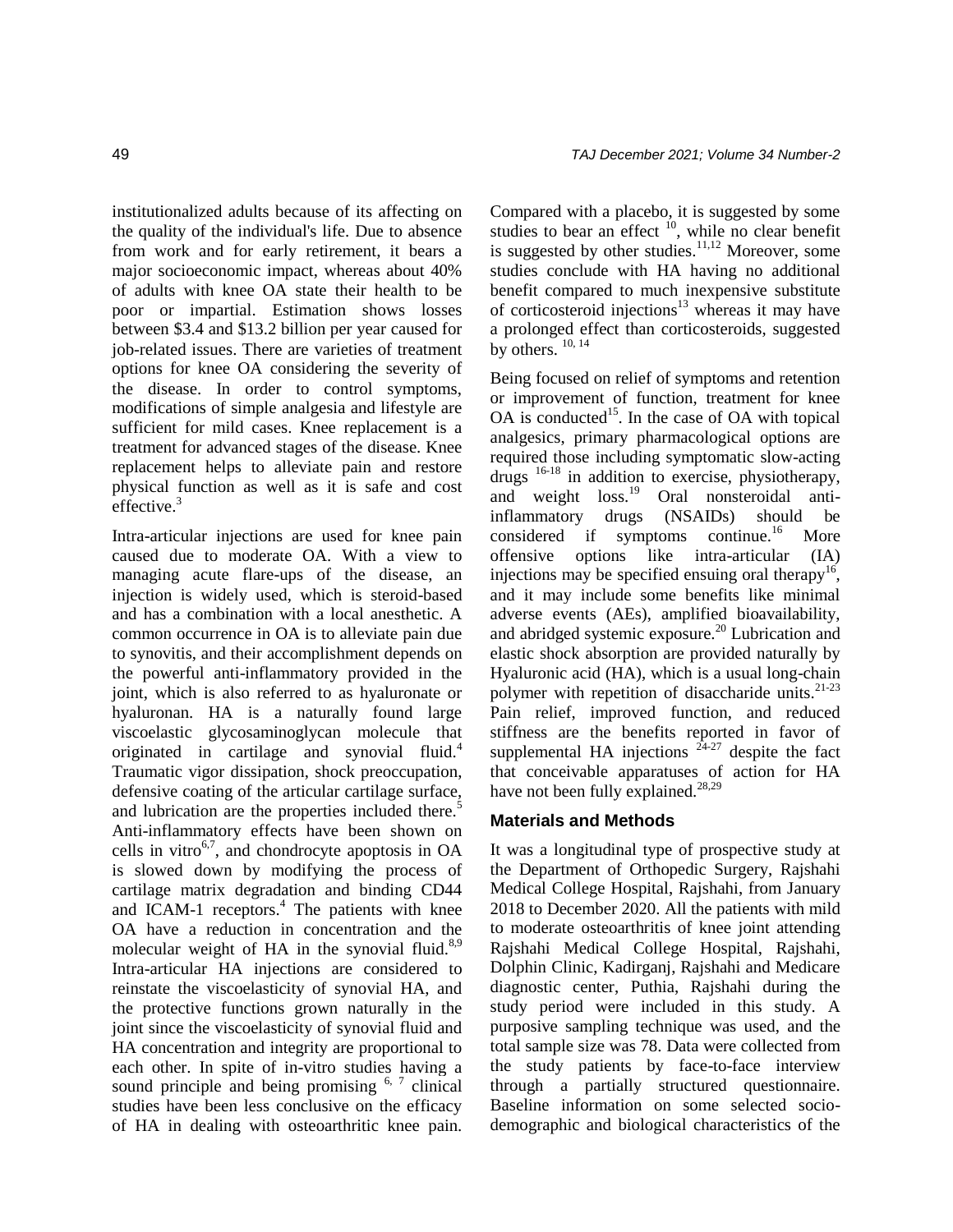respondents and information regarding mild to moderate osteoarthritis was collected. All efforts were made to collect data accurately. For open questions, the respondents were asked in such a manner so that they could speak freely and explain their opinion in a normal and neutral way. No leading questions were asked. Mobility scale (WOMAC) scoring was recorded in the concerned portion of the questionnaire. The study protocol was approved by the ethical committee of the Institute of Biological Sciences of the University of Rajshahi. The permission of the authority of Rajshahi Medical College Hospital, Rajshahi, Dolphic Clinic, Kadirganj, Rajshahi and Medicare Diagnostic Centre, Puthia, Rajshahi was taken before starting the study. The aim and objectives of the study, along with its procedure, risks, and benefits of the study, were explained to the respondents in easily understandable language, and then informed consent was taken from each participant. Then it was assured that all information and records would be kept confidential, and the procedure would be used only for research purposes.

#### **Results**

Table 1 shows the relationship between the age group of the respondents and the side effects of injections. About 100.0%, 84.8%, and 94.6 % of the respondents who were in the age group of <50 years, 50-60 years, and 61+ years had no side effects of the injection, respectively. About 100.0%, 87.9%, and 94.6 of the respondents who were in the age group of <50 years, 50-60 years, and 61+ years relieved pain after injections, respectively.

About 50.0%, 51.5%, and 70.3% of the respondents who were in the age group of <50 years, 50-60 years, and 61+ years were satisfied after injections, respectively. About 87.5%, 91.7%, 96.9%, and 85.7% of the respondents having undernutrition, normal-nutrition, overweight, and obese relieved pain after injections, respectively. About 62.5%, 37.5%, 65.6%, and 85.7% of the respondents who had undernutrition, normal nutrition, overweight and obese had satisfactory feelings after injections, respectively. About 100.0% of the respondents who had up to 4.1 mmol/L RBS were fully satisfied after injections, 62.8%, 50.0%, and 65.0% of the respondents who had RBS 4.2-7.5 mmol/L, 7.6-10.5 mmol/L, and  $>10.5$  mmol/L were satisfied after injections respectively. About 94.3%, 76.5% and 100.0% of the respondents who had pain <3 years, 3-5 years, and >5 years respectively had no side effect of the injection respectively. It was originated that 54 of the respondents had been cured partially as the effect of medication, 22 respondents had no improvement, and two respondents had other conditions. Regarding the WOMAC score, it was found that 76.92% of the respondents' condition after injection, and 23.08% had this condition before injection. Regarding pain relief after injection, it was found that 92.31% of the respondents relieved pain after injection, and 7.69% did not get relief after injection. Regarding the range of motion, it was found that 94.87% of the respondents had a restricted range of motion, and 5.13% had it normal.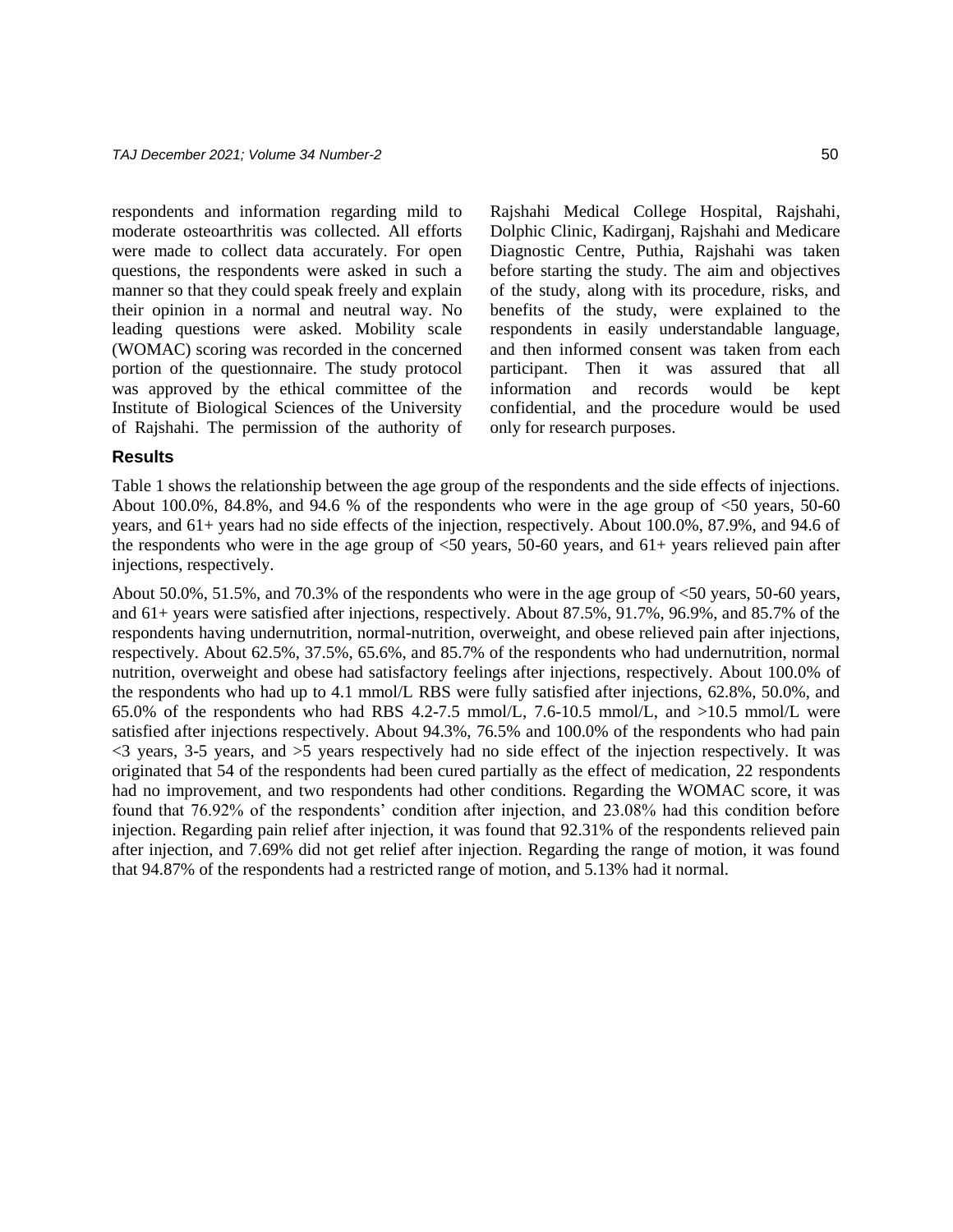| Variables   | Group                                 | Side effects of injections     |                              |                         | $\chi^2$ <sub>val</sub> | P-value |
|-------------|---------------------------------------|--------------------------------|------------------------------|-------------------------|-------------------------|---------|
|             |                                       | Yes<br>N(% )                   |                              | N <sub>o</sub><br>N(% ) | ue                      |         |
| Age group   | $<$ 50 Years                          | 0(0.0)                         |                              | 8(100.0)                | 2.907                   | 0.005   |
|             | $50-60$ years                         | 5(15.2)                        |                              | 28 (84.8)               |                         |         |
|             | $61 + years$                          | 2(5.4)                         |                              | 35 (94.6)               |                         |         |
| Duration of | $<$ 3 years                           | 3(5.7)                         |                              | 50(94.3)                | 5.910                   | 0.005   |
| knee joint  | 3-5 years                             | 4(23.5)                        |                              | 13(76.5)                |                         |         |
| pain        | $>5$ years                            | 0(0.0)<br>8(100.0)             |                              |                         |                         |         |
|             |                                       |                                | Pain relief after injections |                         |                         |         |
|             |                                       | Yes N $(\% )$<br>No $N$ $(\%)$ |                              |                         |                         |         |
| Age group   | $<$ 50 Years                          | 8(100.0)                       |                              | 0(0.0)                  | 1.851                   | 0.005   |
|             | $50-60$ years                         | 29 (87.9)                      |                              | 4(12.1)                 |                         |         |
|             | $61 + years$                          | 35 (94.6)                      |                              | 2(5.4)                  |                         |         |
| <b>BMI</b>  | <b>Under Nutrition</b><br>(<18.50)    | 7(87.5)                        |                              | 1(12.5)                 | 2.072                   | 0.005   |
|             | Normal nutrition<br>$(18.50 - 26.99)$ | 22(91.7)                       |                              | 2(8.3)                  |                         |         |
|             | Overweight<br>$(27.00-29.99)$         | 31 (96.9)                      |                              | 1(3.1)                  |                         |         |
|             | Obese $(30.00+)$                      | 12(85.7)                       |                              | 2(14.3)                 |                         |         |
|             |                                       | Feeling after injections       |                              |                         |                         |         |
|             |                                       | <b>Not</b><br>Satisfactor      |                              | Satisfied               |                         |         |
|             |                                       | Satisfact                      | $\mathbf{y}$                 |                         |                         |         |
|             |                                       | ory                            |                              |                         |                         |         |
| Age group   | $<$ 50 Years                          | 0(0.0)                         | 4(50.0)                      | 4(50.0)                 | 5.358                   | 0.005   |
|             | $50-60$ years                         | 4(12.1)                        | 17(51.5)                     | 12(36.4)                |                         |         |
|             | $61+$ years                           | 1(2.7)                         | 26(70.3)                     | 10(27.0)                |                         |         |
| <b>BMI</b>  | <b>Under Nutrition</b><br>(<18.50)    | 0(0.0)                         | 5(62.5)                      | 3(37.5)                 | 14.148                  | 0.001   |
|             | Normal nutrition<br>$(18.50 - 26.99)$ | 2(8.3)                         | 9(37.5)                      | 13(54.2)                |                         |         |
|             | Overweight<br>$(27.00-29.99)$         | 1(3.1)                         | 21(65.6)                     | 10(31.2)                |                         |         |
|             | Obese $(30.00+)$                      | 2(14.3)                        | 12(85.7)                     | 0(0.0)                  |                         |         |
| <b>RBS</b>  | Up to $4.1$                           | 0(0.0)                         | 0(0.0)                       | 1(100.0)                | 8.90                    | 0.005   |
| (mmol/L)    | $4.2 - 7.5$                           | 2(4.7)                         | 27(62.8)                     | 14(32.6)                |                         |         |
|             | $7.6 - 10.5$                          | 3(21.4)                        | 7(50.0)                      | 4(28.6)                 |                         |         |
|             | >10.5                                 | 0(0.0)                         | 13(65.0)                     | 7(35.0)                 |                         |         |

**Table 01:** Distribution of the respondents by their different characteristics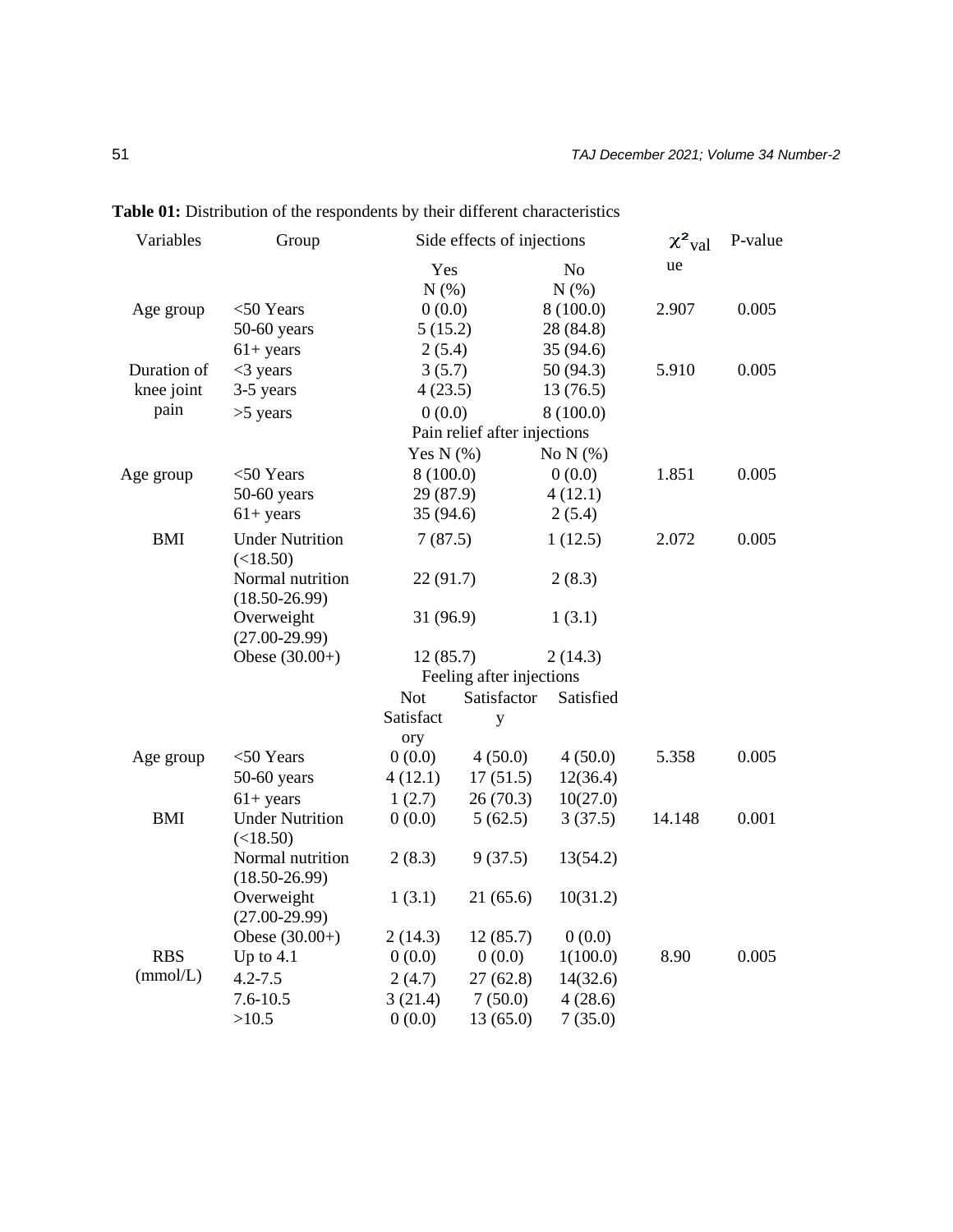

#### **Discussion**

This longitudinal type of prospective study was carried out to find out the clinical outcome of intra-articular Hyaluronic Acid injection in the management of mild to moderate osteoarthritis of knee joints. The age group of this study revealed that 47.4% were more than 61 years age group, 42.3% were 50-60 years age group and 10.3% were less than 50 years age group. The mean age group was  $60.97 \pm 8.150$  years (Table 01). Neogi T was found most of the respondents were more than 55 years of age. $2$  It was invented that 41.0% of the respondents were overweight, 30.8% were in a normal nutrition state, 17.9% were obese, and 10.3% were undernutrition. The mean BMI was 25.60 ± 4.197 BMI (Table no. 01). Being overweight had a great influence on osteoarthritis in women, and it increased with their weight. $^{10}$  It was observed that 55.1% of the respondents had RBS of 4.2-7.5 mmol/L, 25.6% had >10.5 mmol/L, 17.9% had 7.6-10.5 mmol/L, and 1.3% had Up to 4.1 mmol/L. The mean RBS of the respondents was  $9.0074 \pm 3.621$  mmol/L (Table 01). Among osteoarthritis patients, a vital role is played by diabetes for responding to the hyaluronic acid injections. Poor response is observed in the majority of diabetic patients.<sup>30</sup> It was recognized that 62.8% of the respondents took  $<6$  months of medication, 23.1% took 6-12 months, and 14.15 took >12 months of medication. The mean duration of taking medication was 5.173  $\pm$  4.03 Years (Table 01). Conservative treatment did not cure the pain in the knee joint in the long run.<sup>31</sup> Regarding the range of motion, it was found that 94.87% of the respondents had a restricted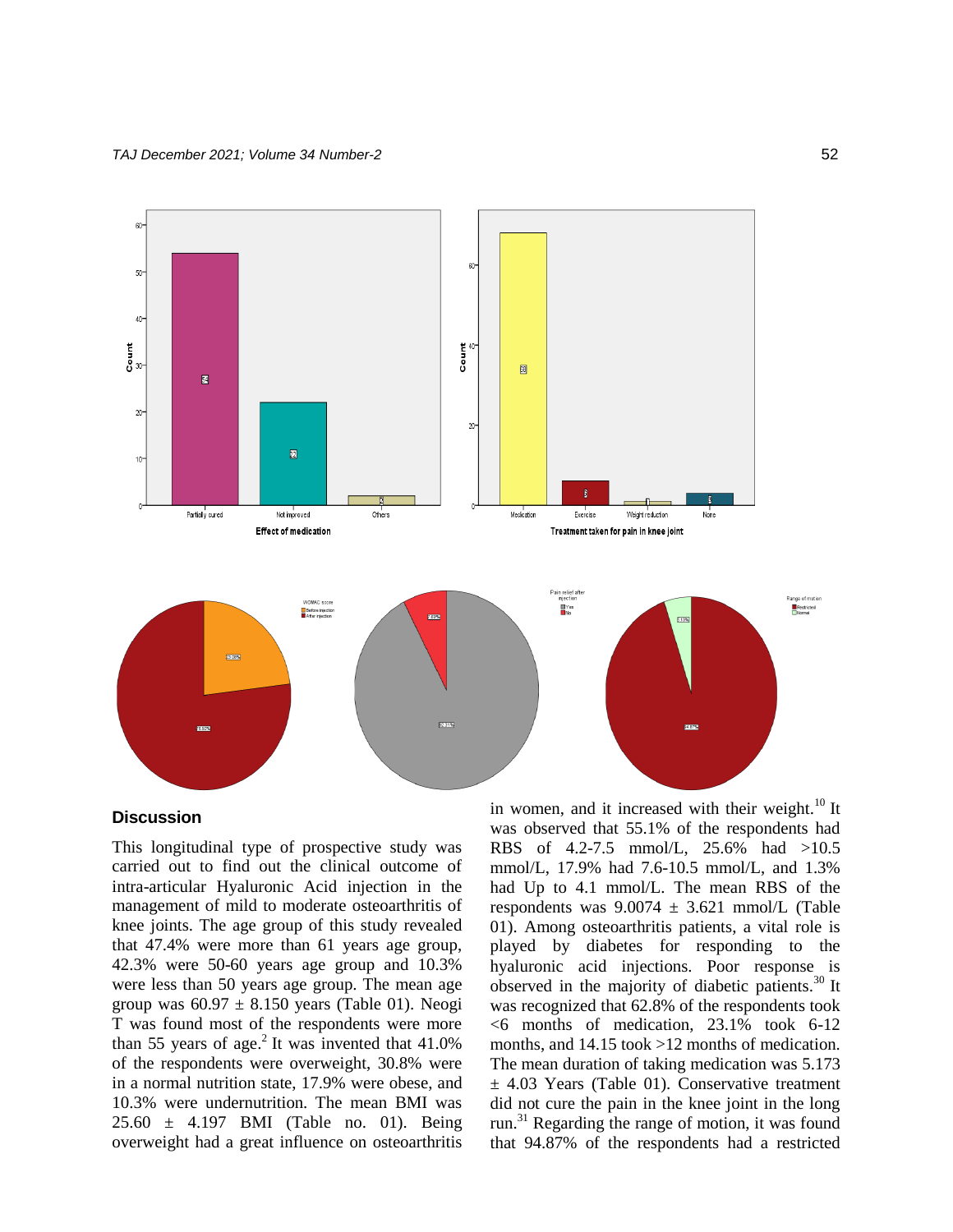range of motion, and 5.13% had it normal (Figure no. 5). Regarding pain relief after injection, it was found that 92.31% of the respondents relieved pain after injection, and 7.69% did not get relief after injection (Figure no. 4). In another study, most (71.9%) of the respondents relieve pain after injections.<sup>32</sup> Regarding WOMAC score, it was found that 76.92% of the respondents' condition after injection and 23.08% had this condition before injection (Figure no. 3). Improvements in WOMAC subscales are not shown by the participants after initiating hyaluronic acid injections. (aching/pain:  $0.50$ ;  $95\%$  CI:  $-0.11$  to 1.11, arduousness: −0.07; 95% CI: −0.38 to 0.24, and operative: 0.49; 95% CI:  $-1.34$  to 2.32).<sup>30</sup> Better improvement is observed among the patients in the MMP group compared to the patients in the AM group considering the total index score of WOMAC index total score, pain score, stiffness score, and Lequesne index total score over the full follow-up period(all  $P < 0.01$ ).<sup>33</sup> It was originated that 54 of the respondents had been cured partially as the effect of medication, 22 respondents had no improvement, and two respondents had other conditions (Figure no. 2). It was brought into being that 47 of the respondents had a satisfactory attitude after injections, 26 respondents were fully satisfied, and five respondents were not satisfied (Table no. 01). The relationship between the age group of the respondents and side effects of injections status was found statistically significant  $(p<0.05)$  [Table no. 1]. The relationship between the age group of the respondents and pain relief after injection status was found statistically significant  $(p<0.05)$ [Table no. 1]. The relationship between the age group of the respondents and the feeling of patients after injection was found statistically significant ( $p<0.05$ ) [Table no. 1]. It was revealed that pain increase with age and if untreated for a  $\log$  time.<sup>34</sup> The relationship between the BMI group of the respondents and pain relief after injection was found statistically significant  $(p<0.05)$  [Table no. 1]. The relationship between the BMI group of the respondents and the feeling of patients after injection was found statistically highly significant  $(p<0.01)$  [Table no. 1]. Pottie P *et al.* found that obesity is associated with osteoarthritis.<sup>35</sup> The relationship between the RBS group of the respondents and the feeling of patients after injection was found statistically significant ( $p<0.05$ ) [Table no. 1]. The relationship between the duration of knee joint pain and side effects of injections was found statistically significant ( $p<0.05$ ) [Table no. 1].

## **Conclusion**

Viscosupplementation for symptomatic osteoarthritis of the knee is a newly available option. Experience with this treatment is growing as it becomes more widespread among orthopedic surgeons and rheumatologists. Family physicians with the inclination and skills to perform intraarticular injections may also consider this as an option for use in their patients with symptomatic knee osteoarthritis. Although study results are not definitive, data do exist suggesting long-term efficacy in a significant number of patients. Future indications may expand to other joints and other forms of arthritis. So this study might open a new era in ameliorating the suffering of the people and will provide evidence for the most clinicallyeffective and cost-effective approach to manage mild to moderate osteoarthritis of knee joints in Bangladesh.

#### **References**

- 1. Martel-Pelletier J, Boileau C, Pelletier JP, Roughley PJ. Cartilage in normal and conditions. Best Pract Res Clin Rheumatol. 2008; 22:351–384.
- 2. Neogi T. The epidemiology and impact of pain in osteoarthritis. Osteoarthritis **Cartilage.** 2013; 21:1145–1153.
- 3. NIH Consensus Statement on total knee replacement. NIH Consens State Sci Statements. 2003 Dec 8-10; 20(1), 1-34. PMID: 17308549.
- 4.Altman RD, Akermark C, Beaulieu AD, Schnitzer T. Efficacy and safety of a single intra-articular injection of non-animal stabilized hyaluronic acid (NASHA) in patients with osteoarthritis of the knee. Osteoarthritis Cartilage. 2004; 12: 642–649.
- 5.Balazs EA, Denlinger JL. Viscosupplementation: a new concept in the treatment of osteoarthritis. J Rheumatol Suppl. 1993; 39: 3–9.
- 6. Larsen NE, Lombard KM, Parent EG, Balazs EA. Effect of hyalan on cartilage and chondrocyte cultures. J Orthop Res. 1992; 10: 23–32.
- 7. Ghosh P. The role of hyaluronic acid (hyaluronan) in health and disease: interactions with cells, cartilage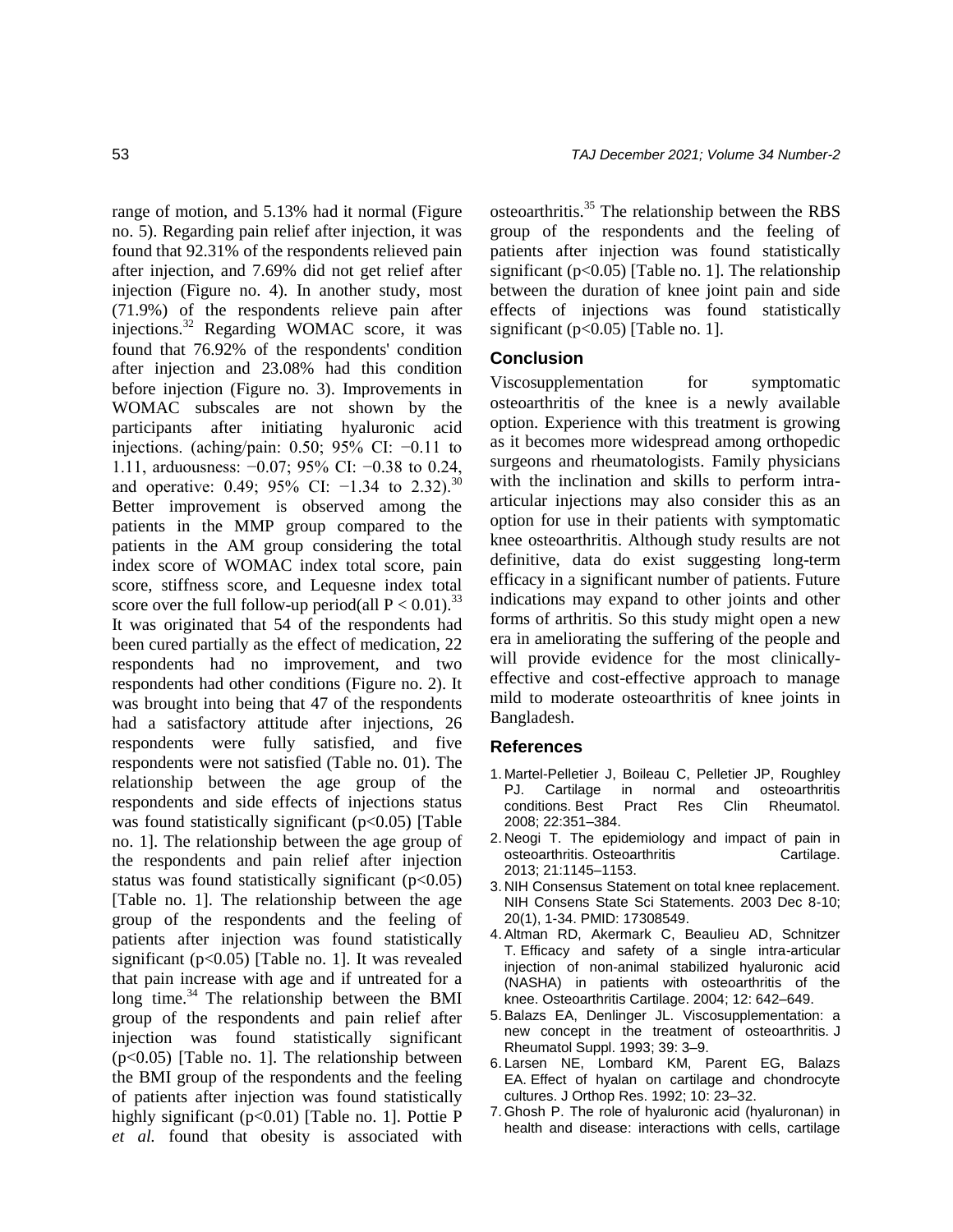and components of synovial fluid. Clin Exp Rheumatol. 1994; 12: 75–82.

- 8. Dahl LB, Dhal IM, Engström-Laurent A, Granath K. Concentration and molecular weight of sodium hyaluronate in synovial fluid from patients with rheumatoid arthritis and other arthropathies. Ann Rheum Dis. 1985; 44: 817–822.
- 9.Belcher C, Yaqub R, Fawthrop F, Bayliss M, Doherty M. Synovial fluid chondroitin and keratan sulphate epitopes, glycosaminoglycans, and hyaluronan in arthritic and normal knees. Ann Rheum Dis. 1997; 56(5):299-307.
- 10.Bellamy N, Campbell J, Robinson V, Gee T, Bourne R, Wells G. Viscosupplementation for the treatment of osteoarthritis of the knee'. Cochrane Database Syst Rev. 2006; 19;(2):CD005321.
- 11.Kul-Panza E, Berker N. 'Is hyaluronate sodium effective in the management of knee osteoarthritis? A placebo-controlled double-blind study. Minerva Med. 2010; 101: 63–72.
- 12.Jørgensen A, Stengaard-Pedersen K, Simonsen O, Pfeiffer-Jensen M, Eriksen C, Bliddal H et al. Intraarticular hyaluronan is without clinical effect in knee osteoarthritis: a multicentre, randomised, placebocontrolled, double-blind study of 337 patients followed for 1 year. Ann Rheum Dis, 2010; 69(6):1097-102.
- 13.Leopold SS, Redd BB, Warme WJ. Corticosteroid compared with hyaluronic acid injections for the treatment of osteoarthritis of the knee. A prospective, randomized trial. J Bone Joint Surg Am, 2003; 85: 1,197–1,203.
- 14.Tasciotaoglu F, Oner C. Efficacy of intra-articular sodium hyaluronate in the treatment of knee osteoarthritis. Clin Rheumatol,2003; 22: 112–117.
- 15.Fibel KH, Hillstrom HJ, Halpern BC. State-of-the-art management of knee osteoarthritis. World J Clin Cases, 2015; 3(2): 89–101.
- 16.Bruyere O, Cooper C, Pelletier JP. A consensus statement on the European Society for Clinical and Economic Aspects of Osteoporosis and Osteoarthritis (ESCEO) algorithm for the management of knee osteoarthritis-from evidence-based medicine to the real-life setting. Semin Arthritis Rheum,2016; 45(Suppl. 4): S3–S11.
- 17.McAlindon TE, Bannuru RR, Sullivan MC. OARSI guidelines for the non-surgical management of knee osteoarthritis. Osteoarthritis Cartilage, 2014; 22(3): 363–388.
- 18.Hochberg MC, Altman RD, April KT, Benkhalti M, Guyatt G, McGowan J et al. American college of rheumatology 2012 recommendations for the use of nonpharmacologic and pharmacologic therapies in osteoarthritis of the hand, hip, and knee. Arthritis Care Res (Hoboken), 2012; 64(4): 465–474.
- 19.Newberry SJ, Fitzgerald JD, Maglione MA. Systematic review for effectiveness of hyaluronic acid in the treatment of severe degenerative joint disease (DJD) of the knee. Rockville', MD: AHRQ Technology Assessments. 2015.
- 20.Evans CH, Kraus VB, Setton LA. 'Progress in intraarticular therapy', Nat Rev Rheumatol, 2014;10(1): 11–22.
- 21.Li P, Raitcheva D, Hawes M. Hylan G-F 20 maintains cartilage integrity and decreases osteophyte formation in osteoarthritis through both anabolic and anti-catabolic mechanisms. Osteoarthritis Cartilage, 2012; 20(11): 1336–1346.
- 22.Brandt KD, Smith GNJr, Simon LS. Intraarticular injection of hyaluronan as treatment for knee osteoarthritis: what is the evidence?. Arthritis Rheum, 2000; 43(6): 1192–1203.
- 23.Altman RD, Manjoo A, Fierlinger A. The mechanism of action for hyaluronic acid treatment in the osteoarthritic knee: a systematic review. BMC Musculoskelet Disord,2015; 16: 321.
- 24.Trojian TH, Concoff AL, Joy SM. AMSSM scientific statement concerning viscosupplementation injections for knee osteoarthritis: importance for individual patient outcomes. Clin J Sport Med, 2016; 26(1): 1– 11.
- 25.Altman RD, Bedi A, Karlsson J. Product differences in intra-articular hyaluronic acids for osteoarthritis of the knee. Am J Sports Med, 2016; 44(8): 2158–2165.
- 26.Bannuru RR, Natov NS, Dasi UR, Schmid CH, McAlindon TE. Therapeutic trajectory following intraarticular hyaluronic acid injection in knee osteoarthritis--meta-analysis. Osteoarthritis Cartilage, 2011; 19:611–619.
- 27.Strand V, McIntyre LF, Beach WR. Safety and efficacy of US-approved viscosupplements for knee osteoarthritis: a systematic review and meta-analysis of randomized, saline-controlled trials. J Pain Res,2015; 8: 217–228.
- 28.Yatabe T, Mochizuki S, Takizawa M. Hyaluronan inhibits expression of ADAMTS4 (aggrecanase-1) in human osteoarthritic chondrocytes. Ann Rheum Dis, 2009; 68(6): 1051–1058.
- 29.Brun P, Zavan B, Vindigni V. *In vitro* response of osteoarthritic chondrocytes and fibroblast-like synoviocytes to a 500–730 kDa hyaluronan amide derivative', J Biomed Mater Res B Appl Biomater. 2012; 100(8): 2073–2081.
- 30.Lo GH, LaValley M, McAlindon T, Felson DT. Intraarticular hyaluronic acid in treatment of knee osteoarthritis: a meta-analysis. JAMA, 2003; 290:3115–3121.
- 31.Pyne D, Ioannou Y, Mootoo R, Bhanji A. Intraarticular steroids in knee osteoarthritis: a comparative study of triamcinolone hexacetonide and methylprednisolone acetate. Clin Rheumatol, 2004; 23:116–120.
- 32.Hunter DJ, McDougall JJ, Keefe FJ. The symptoms of osteoarthritis and the genesis of pain. Rheum Dis Clin North Am, 2008; 34:623–643.